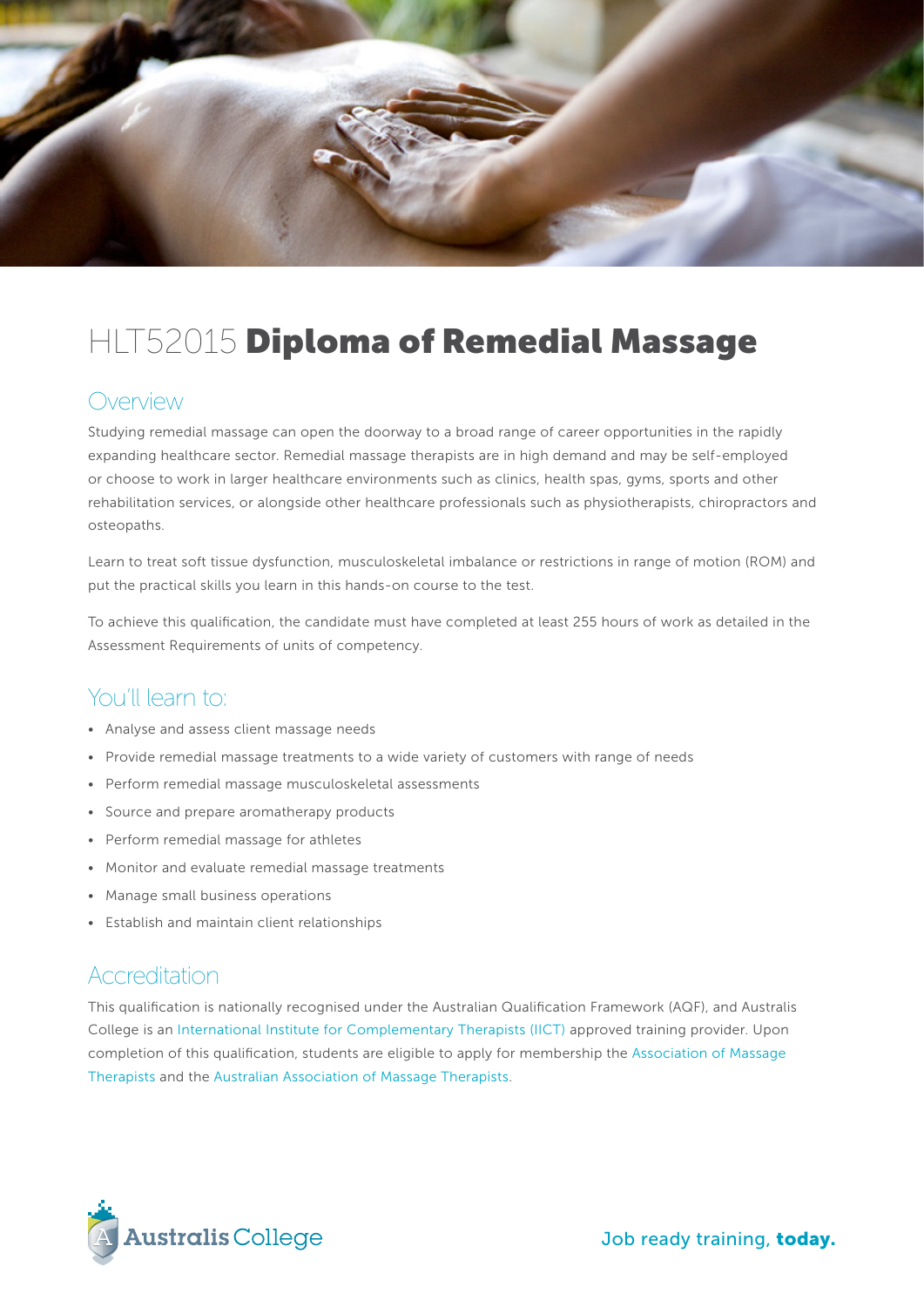# Entry Requirements

There are no general entry requirements for this qualification, and you may enrol in this course for any of the scheduled intake periods and begin studying shortly after enrolment.

However if you are applying for a VET FEE-HELP loan, there are entry requirements to enter into the loan application. You will need to produce a copy of your Australian Year 12 Senior Secondary Certificate of Education before enrolment.

If you are unable to produce this certificate, did not complete secondary school to a grade 12 level and gain a certificate, or graduated overseas, you will be required to undertake a Government approved Skills assessment, regardless of your education level and background.

# Enrolment Periods

Due to the practical, hands-on nature of this course, enrolments are only taken during scheduled periods. Contact us to find out about our next available enrollment.

### What's included

Access to the following necessary learning resources are provided by the college for use by students for the duration of the course:

- Textbooks
- Learning materials via our online learning platform (iTrain)
- Height-adjustable massage tables
- Towels, oil, hot/cold packs
- Bolsters
- Supports
- Tape
- Aromatherapy products (including, but not limited to, creams, ointments, lotions, oil blends, tinctures, extracts, gels, balms, jars, dropper bottles, labels, gloves)
- Fully equipped campus student clinic

Students are required to source their computer with Internet access to access online learning materials and to be able to submit assessments.

#### **Location**

The practical training and assessment are conducted in a face-to-face environment to meet industry requirements. Some of the theoretical content are covered via online learning, including submission of assessments. The online component includes access to live and recorded webinars and videos. Face to face training and assessment will be conducted at our Stones Corner Campus.

#### Duration

We allow up to 11 months to complete this course, although your actual completion time may be less depending on prior experience and the time you commit to your study.

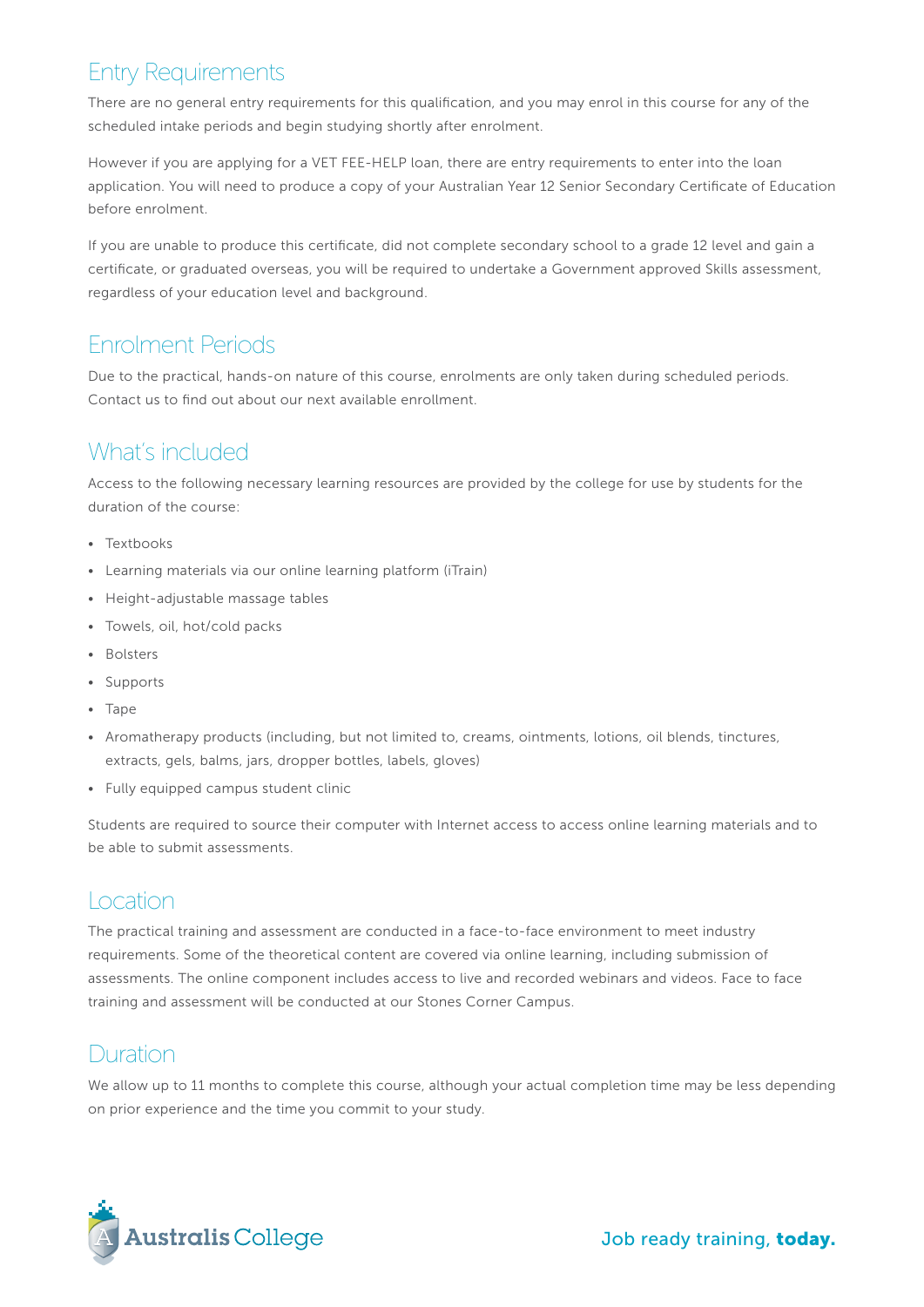# Pricing

This course has a price of \$15,000, and the following payment options are available:

- [VET FEE-HELP](http://www.australiscollege.edu.au/vet-fee-help/)
- [Payment Plans](http://www.australiscollege.edu.au/vet-fee-help/)

#### Students in the HLT52015 Diploma of Remedial Massage must complete the following curriculum.

### Remedial Massage Core Subjects

Students will complete the following subjects to gain their qualification.

- Anatomy & Physiology
- Introduction to Massage
- Massage 1 & 2
- Aromatherapy for Massage
- Sports Massage
- Human Nutrition 1
- Infection Control
- Client Communication
- Law and Ethics
- Client Referrals
- Skills Development
- Business Skills
- Follow-up protocols
- WHS
- Research in Massage

# Clinical Training

255 hours supervised clinical work experience.

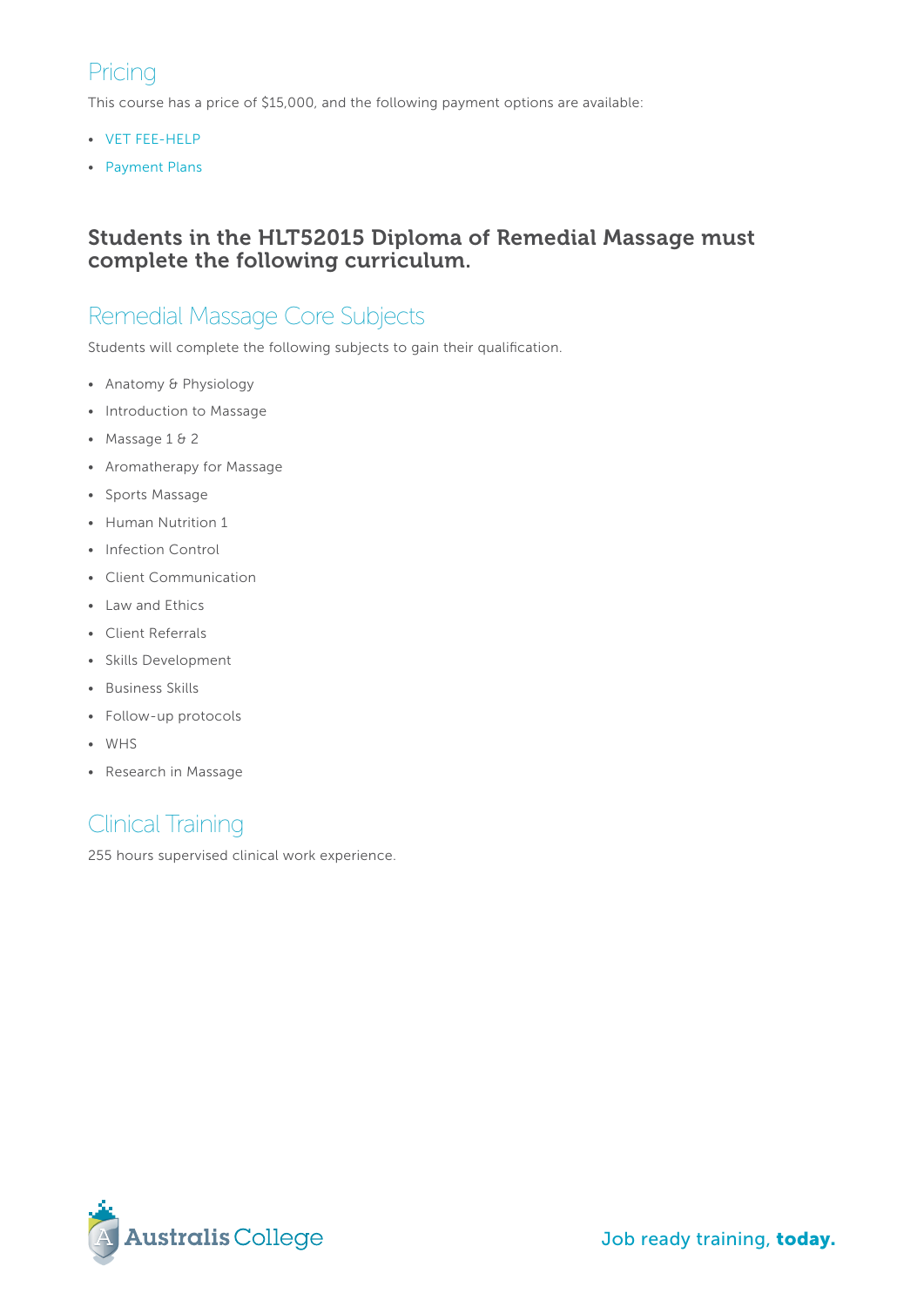# Units of Competency

Subjects in this course are comprised of the following nationally recognised units of competency.

|                | <b>Unit of Competency</b>                              | <b>Unit of Competency Code</b> |
|----------------|--------------------------------------------------------|--------------------------------|
| <b>Stage 1</b> | Provide first aid*                                     | HLTAID003                      |
|                | Develop massage practice                               | HLTMSG001                      |
|                | Assess client massage needs                            | HLTMSG002                      |
|                | Provide massage treatments                             | HLTMSG004                      |
|                | Analyse and respond to client health information**     | HLTAAP003                      |
| <b>Stage 2</b> | Manage the prevention and control of infection         | HLTINF004                      |
|                | Manage work health and safety                          | HLTWHS004                      |
|                | Perform remedial massage musculoskeletal assessments   | HLTMSG003                      |
|                | Provide remedial massage treatments                    | HLTMSG005                      |
|                | Establish and manage client relationships              | CHCCOM006                      |
|                | Work with diverse people                               | CHCDIV001                      |
|                | Reflect on and improve own professional practice       | CHCPRP003                      |
| <b>Stage 2</b> | Interpret and use information about nutrition and diet | HLTHPS010                      |
|                | Manage legal and ethical compliance                    | CHCLEG003                      |
|                | Engage with health professionals and the health system | CHCPRP005                      |
|                | Adapt remedial massage practice to meet specific needs | HLTMSG006                      |
|                | Research and apply evidence to practice                | CHCPOL003                      |
|                | Monitor and evaluate remedial massage treatments       | HLTMSG008                      |
|                | Monitor and manage small business operations           | BSBSMB405                      |
|                | Source and prepare aromatherapy products               | HLTARO002                      |
|                | Adapt remedial massage practice for athletes           | HLTMSG007                      |

# The Diploma of Remedial Massage is delivered using Blended Learning.

Blended Learning combines face-to-face and online study.

Students must complete the practical component of their course face-to-face, but have the flexibility of online learning to perform the theoretical elements of the course.